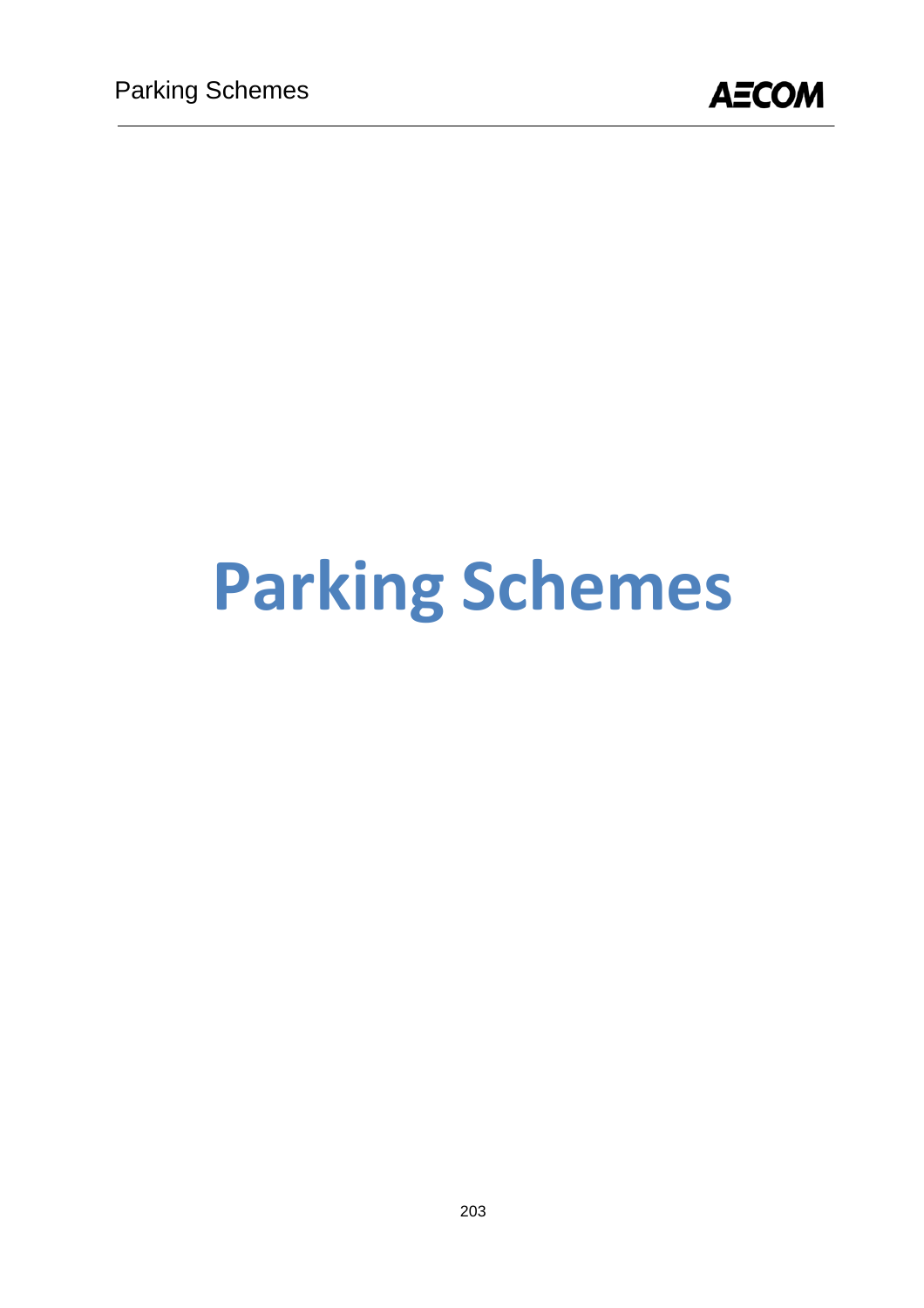

## **Parking schemes included in the UTP**

| <b>Scheme</b><br><b>Reference</b> | <b>Scheme Name</b>                                                        | <b>Timescale</b> | Page<br><b>Number</b> |
|-----------------------------------|---------------------------------------------------------------------------|------------------|-----------------------|
| PM <sub>1</sub>                   | Increase parking enforcement, for example through the use of<br>permits   | Short            | 205                   |
| PM <sub>6</sub>                   | Review the number of disabled parking spaces in the town centre           | Short            | 207                   |
| PM7                               | Improve awareness of the multi-storey car park (addressed through<br>PM3  | Short            | 211                   |
| PM <sub>3</sub>                   | Introduce real time information for car parks to show available<br>spaces | Medium           | 213                   |

# **Parking schemes not included in the UTP**

| <b>Scheme</b>    | <b>Scheme Name</b>                                | Timescale | <b>Page</b>   |
|------------------|---------------------------------------------------|-----------|---------------|
| <b>Reference</b> |                                                   |           | <b>Number</b> |
| PM <sub>5</sub>  | Introduce cheaper car parking in off-peak periods | Short     | 209           |
| PM <sub>8</sub>  | Introduce a residents parking scheme              | Medium    | 215           |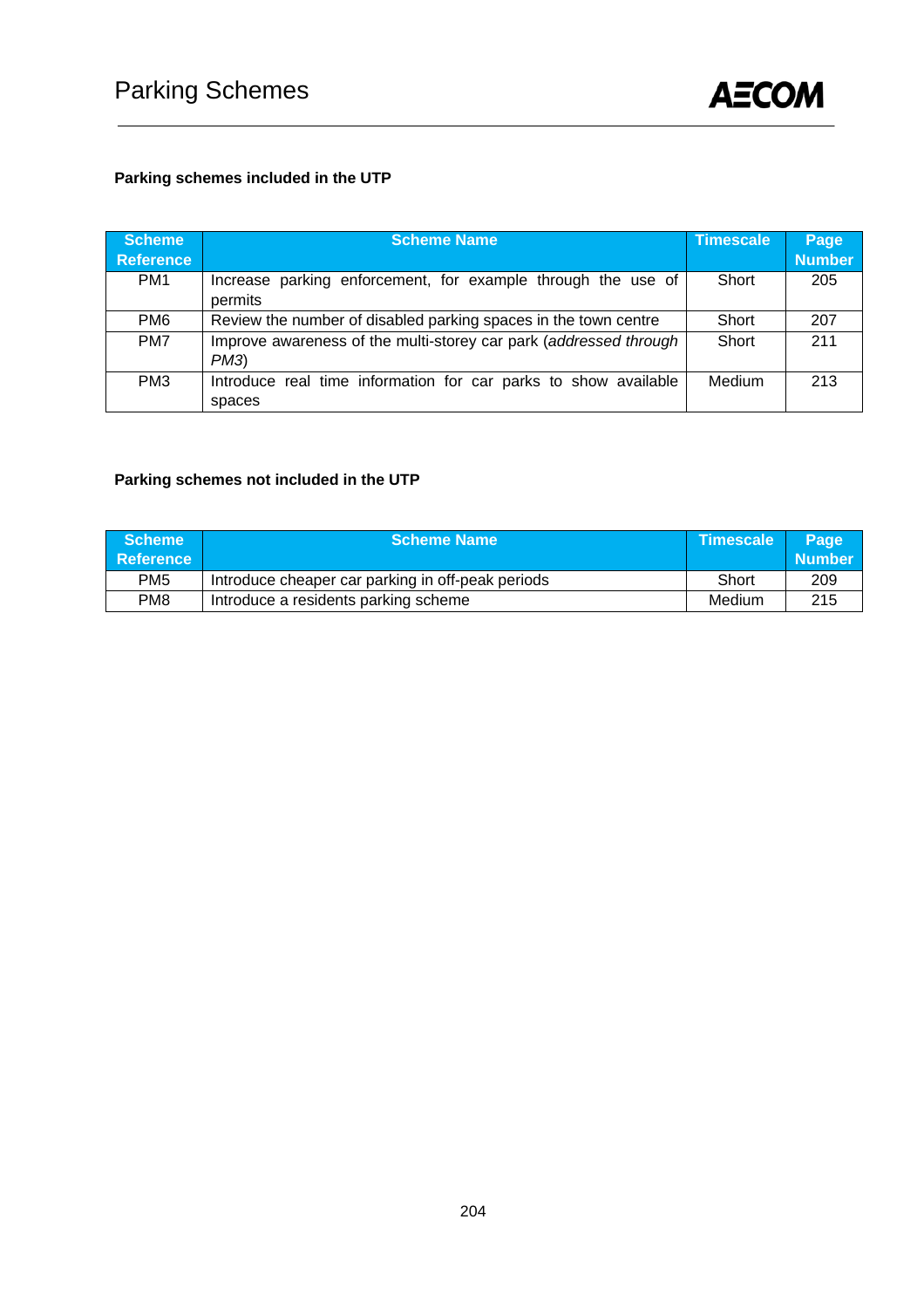

| <b>Scheme Name</b>         | Increase parking enforcement, for example through the use of permits |                                                                                                                                                                                          |  |  |  |  |  |
|----------------------------|----------------------------------------------------------------------|------------------------------------------------------------------------------------------------------------------------------------------------------------------------------------------|--|--|--|--|--|
| <b>Scheme Reference:</b>   | PM <sub>1</sub>                                                      |                                                                                                                                                                                          |  |  |  |  |  |
| <b>Problem References:</b> | P <sub>2</sub><br>P <sub>5</sub><br>P <sub>9</sub>                   | Problems with on street parking in parts of Hitchin (St. Andrews<br>Place area etc)<br>Commuter parking in residential areas<br>Inappropriate parking obstructs sight lines at junctions |  |  |  |  |  |
| <b>Scheme Status:</b>      | This scheme is included in the UTP as a recommended policy           |                                                                                                                                                                                          |  |  |  |  |  |

Hitchin has a number of Controlled Parking Zones in place which are intended to address existing parking problems. However, as indicated through the stakeholder consultation there are still a number of areas in the town affected by non-residents parking, largely as a result of people migrating from other controlled areas but also as a result of other changes both in terms of employment uses and even timetable changes for rail services.

Policy 19 of the North Herts Parking Strategy concerns future parking control areas and states that the Council will identify and keep under review a programme of parking controls for areas in need of assistance. Such areas will be categorised within the following broad categories:

- 1. Area with an existing problem
- 2. Area requiring further investigation
- 3. Area to be monitored for potential future problems

The parking strategy indicates that the resources allocated to delivering solutions to those areas included within categories 1 and 2 above will dictate when and what solutions can be delivered. In terms of specific locations in which commuter parking is considered problematic, details were not given during the stakeholder consultation, so at present it remains unclear as to where the need for residents permits exists. The introduction of a permit scheme (and its associated costs) would also require detailed consultation with all the relevant parties, a process which can often be quite complicated, as many competing interests are at stake.

North Herts District Council have identified locations in Hitchin which experience parking pressure and will be considered further. These include:

- Grays Lane/West Hill area to west of town centre
- Hollow Lane area to east of town centre
- Common Rise/Meadowbank area
- Ickleford Road/Lancaster Road/Bunyan Road area

In addition, NHDC have indicated that reviews of the following existing parking management areas will be carried out:

- Tilehouse Street CPZ
- Standhill Road/Cemetery Road area
- Benslow Rise/The Avenue area CPZ
- The Triangle CPZ
- Whinbush Road CPZ
- The Willows estate CPZ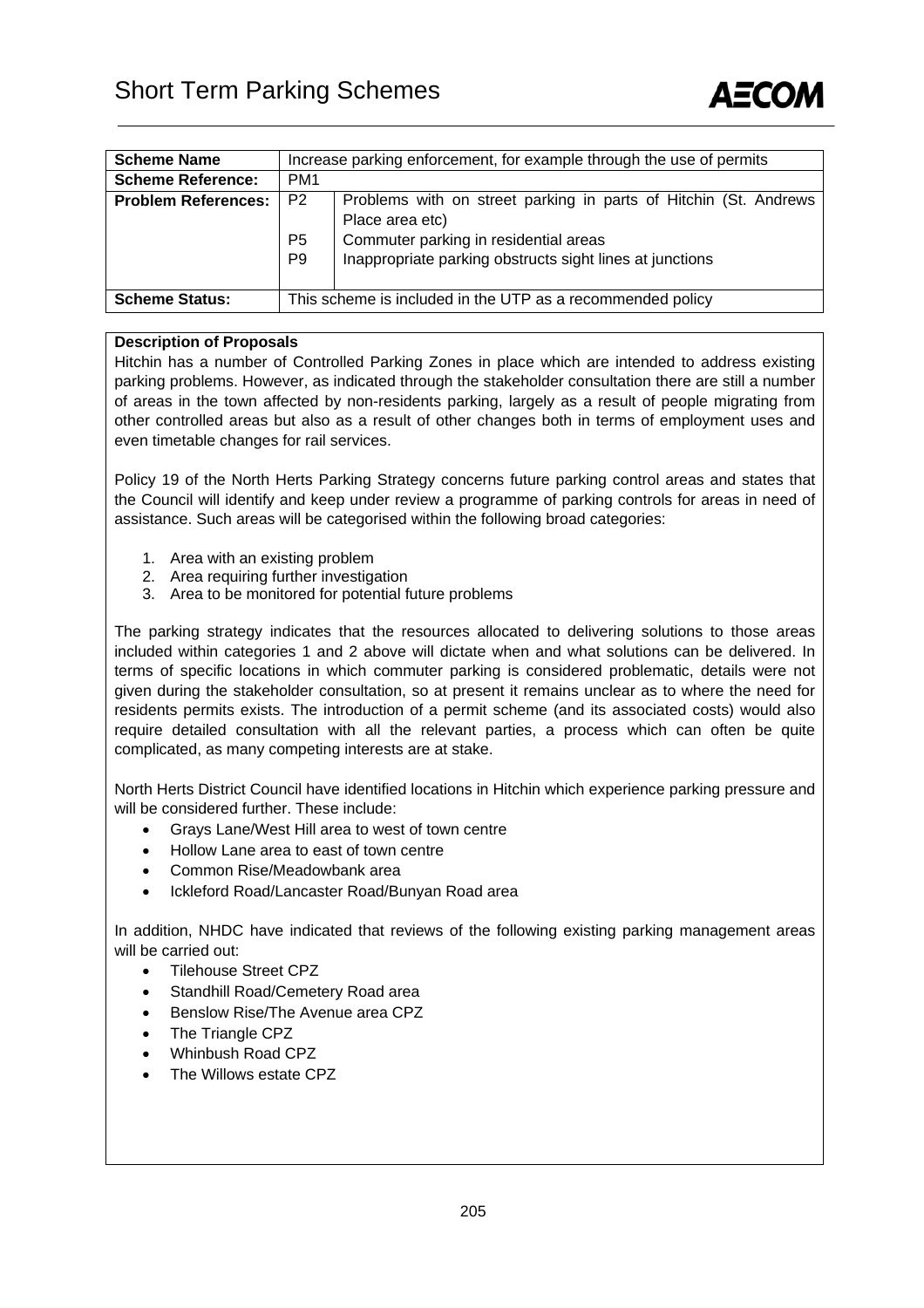

| <b>Design Considerations</b> | <b>Proposed Solutions</b> | <b>Are solutions</b><br>sufficient to<br>overcome issues?<br>(Y/N) |
|------------------------------|---------------------------|--------------------------------------------------------------------|
|                              |                           |                                                                    |

| Links to other UTP schemes:   PM9- Implement the North Herts Parking Strategy 2009-19 |
|---------------------------------------------------------------------------------------|
|                                                                                       |

|             | <b>Contribution to Objectives / UTP Objectives   3) Improve the accessibility of key destinations</b> |
|-------------|-------------------------------------------------------------------------------------------------------|
| Indicators: | for all users                                                                                         |
|             |                                                                                                       |

| <b>Outline Cost Analysis</b>   |           |              |  |  |  |  |
|--------------------------------|-----------|--------------|--|--|--|--|
| <b>Works Element</b>           | Est. Cost | <b>Notes</b> |  |  |  |  |
|                                |           |              |  |  |  |  |
|                                |           |              |  |  |  |  |
| <b>TOTAL COST FOR DELIVERY</b> |           |              |  |  |  |  |

| <b>Deliverability Assessment</b>                               |  |  |  |  |  |  |
|----------------------------------------------------------------|--|--|--|--|--|--|
| Can the scheme be delivered within the highway boundary?       |  |  |  |  |  |  |
| Can the scheme be delivered without third party involvement?   |  |  |  |  |  |  |
| Do all elements of the scheme involve standard work processes? |  |  |  |  |  |  |
| Can the scheme be delivered in the short term?                 |  |  |  |  |  |  |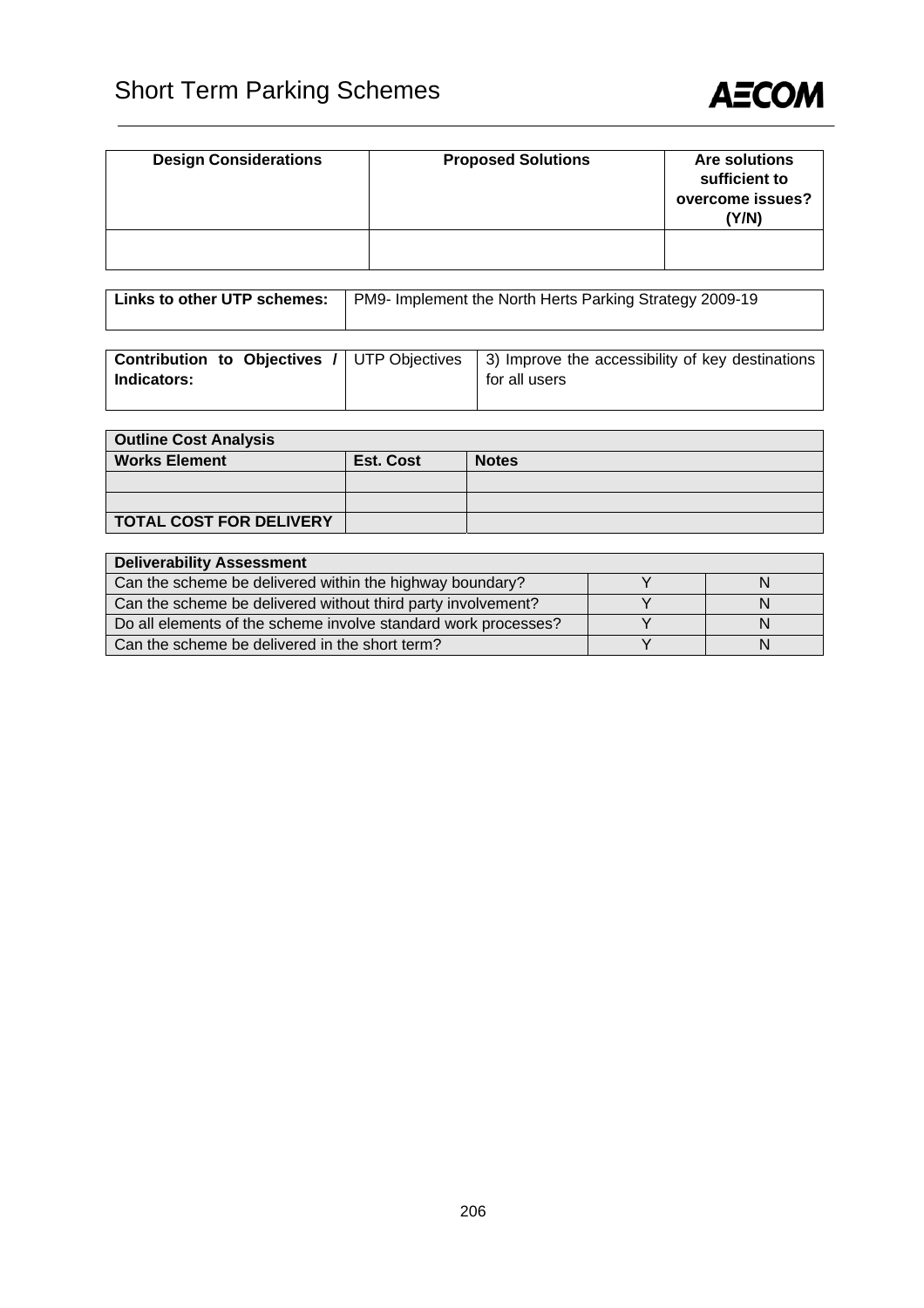

| <b>Scheme Name</b>         |                                                            | Review the number of disabled parking spaces in the town centre                                              |  |  |  |  |  |  |
|----------------------------|------------------------------------------------------------|--------------------------------------------------------------------------------------------------------------|--|--|--|--|--|--|
| <b>Scheme Reference:</b>   | PM <sub>6</sub>                                            |                                                                                                              |  |  |  |  |  |  |
| <b>Problem References:</b> | W <sub>13</sub>                                            | Lack of provision for the mobility impaired at key destinations in<br>Hitchin, particularly the rail station |  |  |  |  |  |  |
| <b>Scheme Status:</b>      | This scheme is included in the UTP as a recommended policy |                                                                                                              |  |  |  |  |  |  |

The need to provide disabled parking spaces for Blue Badge holders is recognised as being a key part of improving the accessibility of the town centre for all users. North Herts District Council maintains a policy of providing parking for Blue Badge Holders in a variety of locations in town centres, reflecting the need for Blue Badge Holders to park near their destination on grounds of reduced accessibility.

The North Herts Parking Strategy 2009-19 recognises that there is, at times, great demand for prime Blue Badge Holder spaces and the opportunity for increasing provision in key destinations is limited. It is also acknowledged that there is a considerable amount of abuse of Blue Badge Holder parking bays by non-Blue Badge Holders, especially on a short stay basis.

Policy 10 of the parking strategy relates specifically to Parking for Blue Badge Holders and states that the Council will 'maintain its policy of providing free parking for Blue Badge Holders both on and off street in a variety of locations around town centres. Where circumstances change (for example associated with a new car park management system, development proposals or demand for more pedestrian priority) the views of stakeholders, the Area Committee, Hertfordshire County Council and Hertfordshire Constabulary will be sought on future provision for Blue Badge Holders'.

With regards to Hitchin town centre, the proposals associated with the Churchgate Development include increasing the number of car parking spaces as part of redevelopment of the area. It is considered that the proposed new parking facility offers the best means of providing sufficient, high quality and centrally located disabled parking spaces. In terms of the problem of misuse of disabled spaces, UTP scheme PM1 has been developed to increase parking enforcement to tackle this issue.

It is therefore considered that the current parking strategy caters for the needs of disabled parking in the town centre and identifies the mechanisms through with the level of provision can be increased. This includes a criteria-based eligibility policy as well as a programme for implementing Blue Badge Holder Bays.

| <b>Design Considerations</b> | <b>Proposed Solutions</b> | <b>Are solutions</b><br>sufficient to<br>overcome issues?<br>(Y/N) |
|------------------------------|---------------------------|--------------------------------------------------------------------|
|                              |                           |                                                                    |

| Links to other UTP schemes: |                  |  |  |  | PM3- Introduce real time information for car parks to show      |  |  |  |
|-----------------------------|------------------|--|--|--|-----------------------------------------------------------------|--|--|--|
|                             | available spaces |  |  |  |                                                                 |  |  |  |
|                             |                  |  |  |  | PM9- Implement the North Herts (draft) Parking Strategy 2009-19 |  |  |  |

|                    | <b>Contribution to Objectives / UTP Objectives   3) Improve the accessibility of key destinations</b> |
|--------------------|-------------------------------------------------------------------------------------------------------|
| <b>Indicators:</b> | for all users                                                                                         |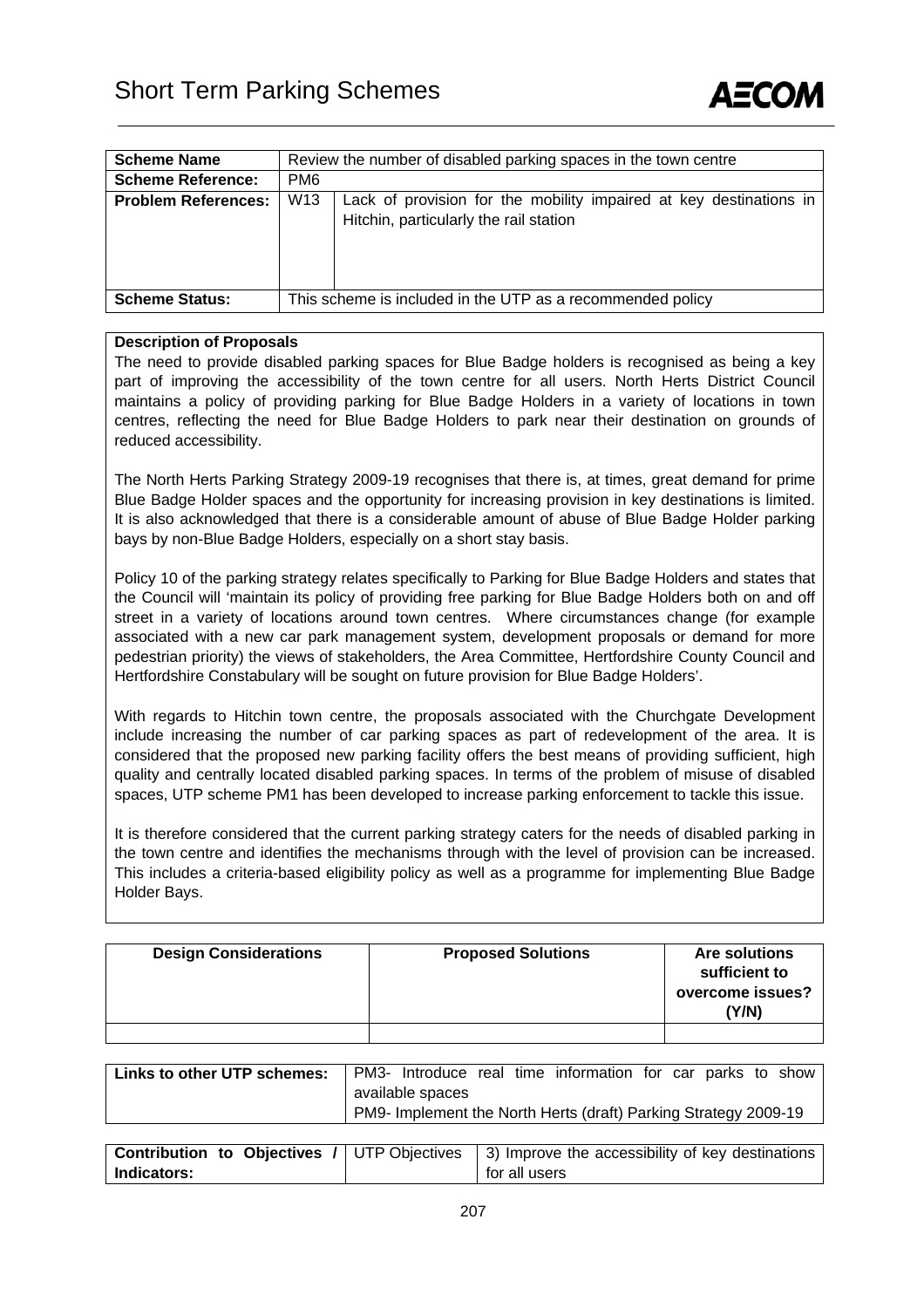

| <b>Outline Cost Analysis</b>   |           |              |  |  |  |  |  |
|--------------------------------|-----------|--------------|--|--|--|--|--|
| <b>Works Element</b>           | Est. Cost | <b>Notes</b> |  |  |  |  |  |
|                                |           |              |  |  |  |  |  |
|                                |           |              |  |  |  |  |  |
| <b>TOTAL COST FOR DELIVERY</b> |           |              |  |  |  |  |  |

| <b>Deliverability Assessment</b>                               |  |
|----------------------------------------------------------------|--|
| Can the scheme be delivered within the highway boundary?       |  |
| Can the scheme be delivered without third party involvement?   |  |
| Do all elements of the scheme involve standard work processes? |  |
| Can the scheme be delivered in the short term?                 |  |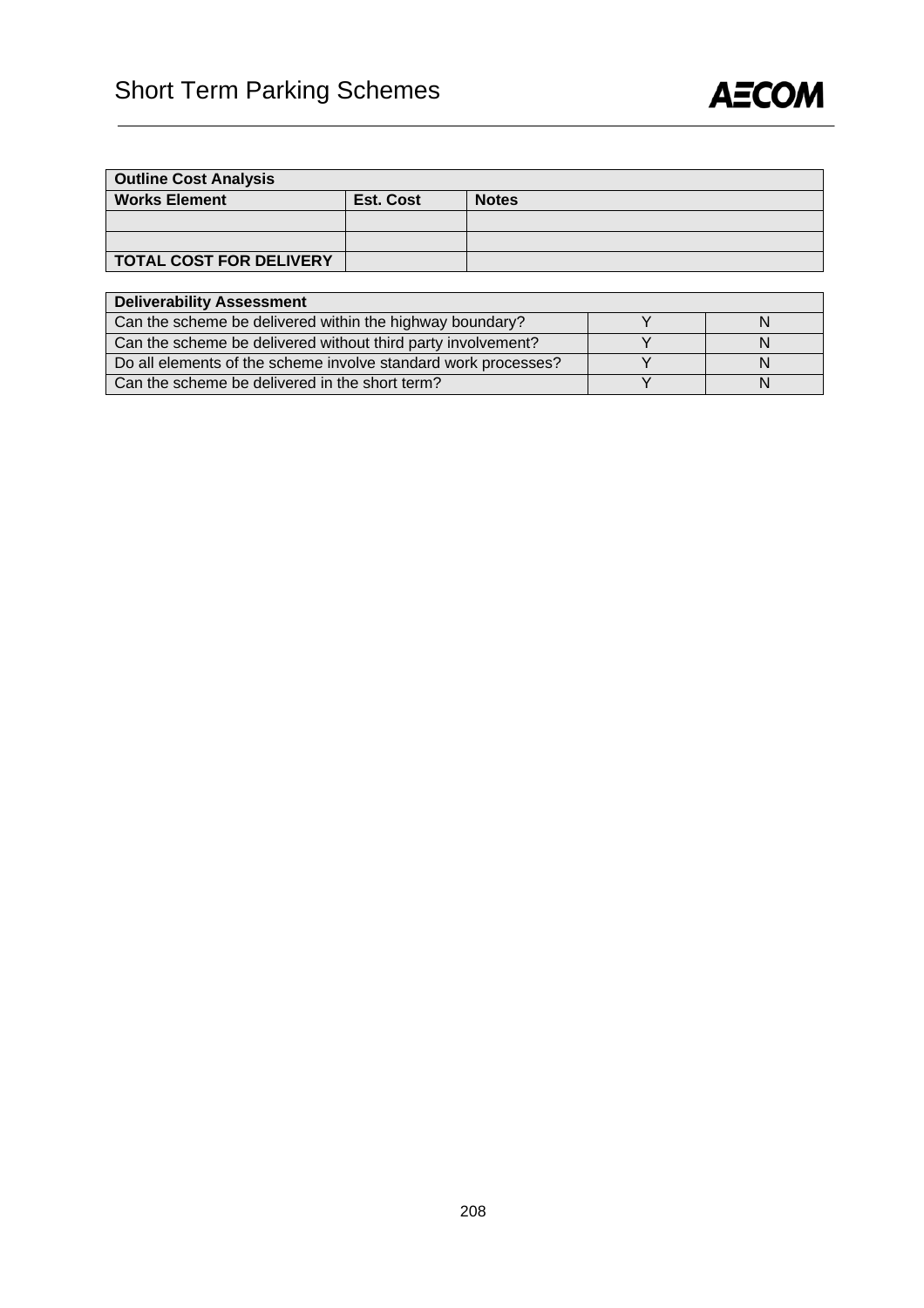

| <b>Scheme Name</b>         |                 | Introduce cheaper car parking in off-peak periods                                   |  |  |  |  |  |  |
|----------------------------|-----------------|-------------------------------------------------------------------------------------|--|--|--|--|--|--|
| <b>Scheme Reference:</b>   | PM <sub>5</sub> |                                                                                     |  |  |  |  |  |  |
| <b>Problem References:</b> | P <sub>2</sub>  | Problems with on street parking in parts of Hitchin (St. Andrews<br>Place area etc) |  |  |  |  |  |  |
| <b>Scheme Status:</b>      |                 | This scheme is not included in the UTP                                              |  |  |  |  |  |  |
|                            |                 |                                                                                     |  |  |  |  |  |  |

This scheme was raised through stakeholder consultation as it was felt that parking should be cheaper in the off-peak period. However, the North Herts Parking Strategy indicates that currently there is no charge for town centre parking in the evening or on Sundays- what is traditionally considered to be the off-peak period. Charges do apply on Saturdays as this is a period of heavy parking demand for Hitchin town centre, particularly on market day. Given the above information it is not therefore clear as to the purpose of the proposed scheme.

Policy 6 of the Parking Strategy does, however, state that the Council will consider charging for parking for evenings and Sundays when tariffs are reviewed and depending on what charging system may be in place in the future. It is understood that this review will be carried out in consultation with relevant stakeholders and will 'consider the demand for Evening and Sunday parking, economic circumstances of town centres at the time and availability of alternatives as well as resource implications for managing car parks outside current charging hours'.

It is not proposed to take this scheme forward through the UTP as, at present, parking in the off-peak period (evenings and Sundays) is currently free. If, however, further information from residents of Hitchin should be provided then this scheme will be amended accordingly when the UTP is reviewed.

| <b>Design Considerations</b> | <b>Proposed Solutions</b> | <b>Are solutions</b><br>sufficient to<br>overcome issues?<br>(Y/N) |
|------------------------------|---------------------------|--------------------------------------------------------------------|
|                              |                           |                                                                    |

| Links to other UTP schemes: | <b>PM1-</b> Increase parking enforcement, for example through the use |
|-----------------------------|-----------------------------------------------------------------------|
|                             | of permits                                                            |
|                             |                                                                       |

| <b>Contribution to Objectives / UTP Objectives   9) Support the economic vitality of Hitchin's  </b> |  |                      |  |  |  |
|------------------------------------------------------------------------------------------------------|--|----------------------|--|--|--|
| Indicators:                                                                                          |  | shops and businesses |  |  |  |

| <b>Outline Cost Analysis</b>   |                  |              |  |  |  |  |  |
|--------------------------------|------------------|--------------|--|--|--|--|--|
| <b>Works Element</b>           | <b>Est. Cost</b> | <b>Notes</b> |  |  |  |  |  |
|                                |                  |              |  |  |  |  |  |
|                                |                  |              |  |  |  |  |  |
|                                |                  |              |  |  |  |  |  |
|                                |                  |              |  |  |  |  |  |
|                                |                  |              |  |  |  |  |  |
| <b>TOTAL COST FOR DELIVERY</b> |                  |              |  |  |  |  |  |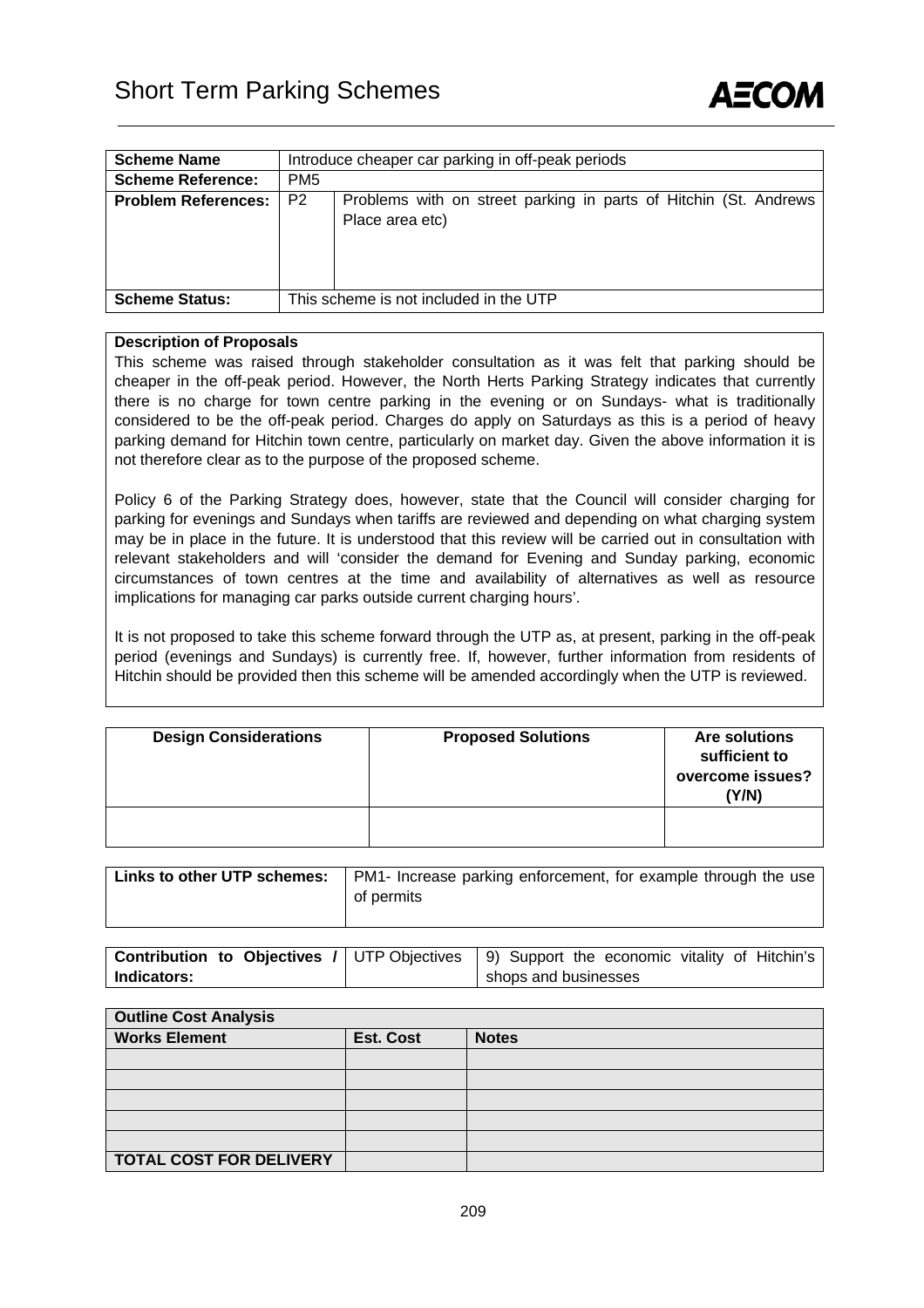

| <b>Deliverability Assessment</b>                               |   |
|----------------------------------------------------------------|---|
| Can the scheme be delivered within the highway boundary?       | N |
| Can the scheme be delivered without third party involvement?   | N |
| Do all elements of the scheme involve standard work processes? | N |
| Can the scheme be delivered in the short term?                 |   |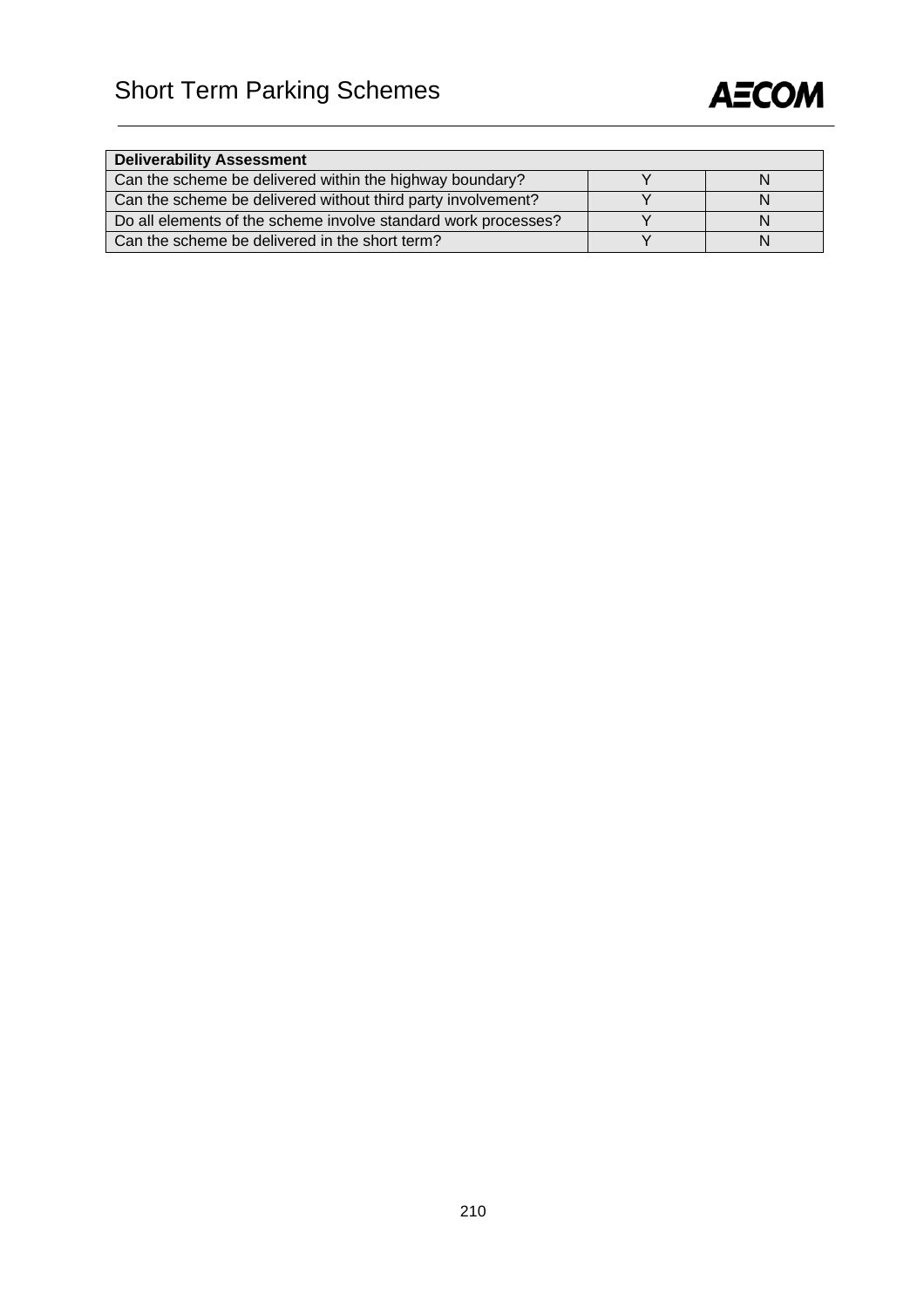

| <b>Scheme Name</b>         |     | Improve awareness of the multi-storey car park (Lairage)                                       |  |  |  |
|----------------------------|-----|------------------------------------------------------------------------------------------------|--|--|--|
| <b>Scheme Reference:</b>   | PM7 |                                                                                                |  |  |  |
| <b>Problem References:</b> | P1  | Lack of car parking within the town centre, particularly on market<br>days                     |  |  |  |
|                            | P6  | It is perceived that the Lairage car park is under used due to its<br>location and poor access |  |  |  |
|                            | P7  | Large number of circulatory trips by drivers searching for parking<br>spaces                   |  |  |  |
| <b>Scheme Status:</b>      |     | This scheme is addressed through PM3                                                           |  |  |  |

This scheme was suggested through the stakeholder consultation in response to the perceived problem with motorists apparently not being aware of the Lairage multi-storey car park. This issue is assumed to relate to a lack of effective signing for the car park and the associated confusion which may arise due to the fact that the car park is located with the Waitrose supermarket development.

The Lairage multi-storey is accessed from Old Park Road and has a capacity of 299 long stay spaces. The cost of parking ranges from £1 for up to an hour, through to £3.50 for over three hours.

UTP scheme PM3 is intended to Introduce real time information for the car parks in Hitchin to show available spaces. These matrix signs will be highly visible and will not only increase the awareness of motorists as to the location of car parks but also provide up to date information relating to available capacity. It is intended that the Lairage car park will be included within this scheme which will help to address the perceived problem with this location. In addition, UTP scheme HM28 is designed to review the road signing within Hitchin, which will include the car park signing around the town. This will help to ensure that motorists are fully aware of parking locations in the town and therefore reduce the number of circulatory trips made in search of available spaces.

It is therefore considered that this scheme is addressed through other UTP schemes.

### **Supporting Photograph(s):**



*Existing access from Old Park Road*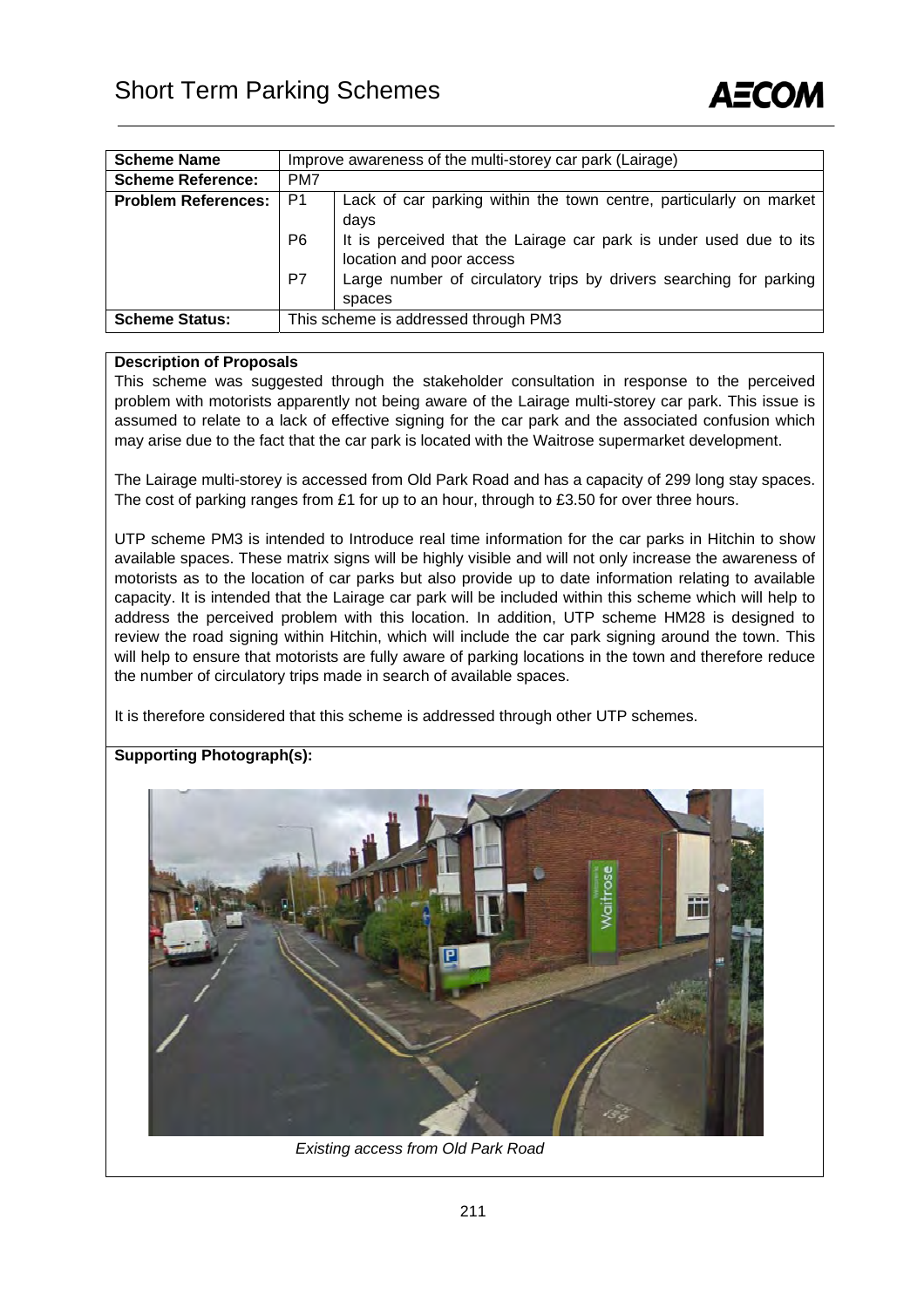

| <b>Design Considerations</b> | <b>Proposed Solutions</b> | <b>Are solutions</b><br>sufficient to<br>overcome issues?<br>(Y/N) |
|------------------------------|---------------------------|--------------------------------------------------------------------|
|                              |                           |                                                                    |

| Links to other UTP schemes: |                                          |  |  |  | PM3- Introduce real time information for car parks to show |  |  |  |  |  |
|-----------------------------|------------------------------------------|--|--|--|------------------------------------------------------------|--|--|--|--|--|
|                             | available spaces                         |  |  |  |                                                            |  |  |  |  |  |
|                             | HM28- Review road signing within Hitchin |  |  |  |                                                            |  |  |  |  |  |

| across/through the town<br>Indicators:<br>9) Support the economic vitality of Hitchin's | <b>Contribution to Objectives / UTP Objectives</b> | $\vert 6 \rangle$ | Direct | traffic | more | appropriately |
|-----------------------------------------------------------------------------------------|----------------------------------------------------|-------------------|--------|---------|------|---------------|
|                                                                                         |                                                    |                   |        |         |      |               |
|                                                                                         |                                                    |                   |        |         |      |               |
| shops and businesses                                                                    |                                                    |                   |        |         |      |               |

| <b>Outline Cost Analysis</b>   |                  |              |  |
|--------------------------------|------------------|--------------|--|
| <b>Works Element</b>           | <b>Est. Cost</b> | <b>Notes</b> |  |
|                                |                  |              |  |
|                                |                  |              |  |
|                                |                  |              |  |
|                                |                  |              |  |
|                                |                  |              |  |
| <b>TOTAL COST FOR DELIVERY</b> |                  |              |  |

| <b>Deliverability Assessment</b>                               |  |  |  |  |
|----------------------------------------------------------------|--|--|--|--|
| Can the scheme be delivered within the highway boundary?       |  |  |  |  |
| Can the scheme be delivered without third party involvement?   |  |  |  |  |
| Do all elements of the scheme involve standard work processes? |  |  |  |  |
| Can the scheme be delivered in the short term?                 |  |  |  |  |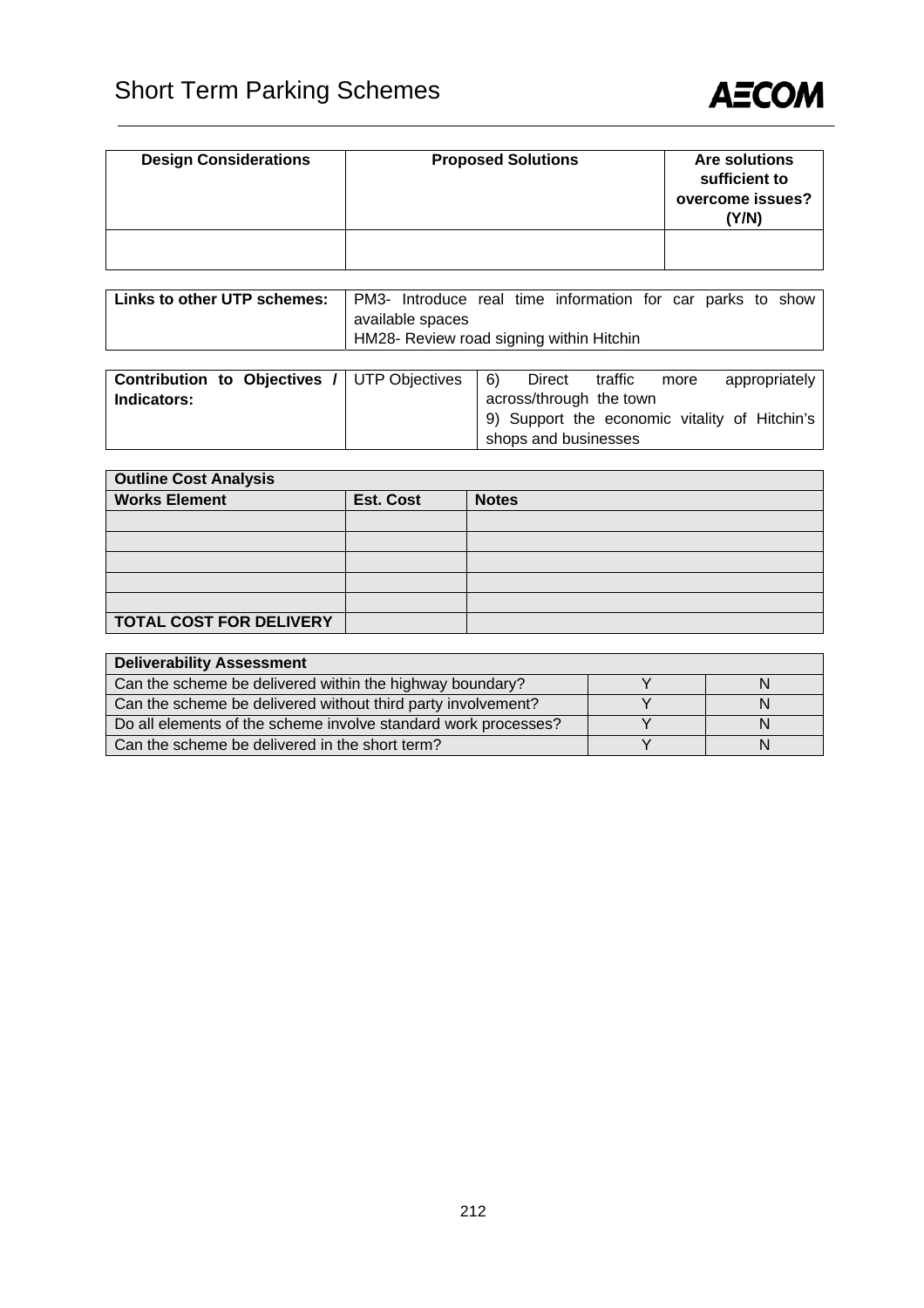

### **Scheme:**

Introduce real time information for car parks to show available spaces

**Scheme Reference:**  PM3

### **Scheme Status:**

This scheme is included in the UTP

### **Purpose:**

This scheme was proposed at the stakeholder consultation in response to a perceived lack of effective signing to the town centre car parks, leading to drivers making circulatory trips searching for car parks/ available spaces. To implement an effective and consistent scheme it would require matrix signs to be installed across the town centre at each of the short and long stay car parks. This scheme would require an extensive programme of works and would require a significant financial investment.

The Hitchin Town Centre Initiative Business Improvement District (BID) contains a number of objectives related to parking, which includes the use of Variable Message Signs. Funding associated with the Town Centre Initiative may therefore be applicable to helping deliver this scheme.

### **Supporting photographs:**



 real time information would update motorists *Brand Street car park –* The introduction of as to the availability of parking spaces in Town Centre car parks

# $\sim$

Short stay

**St Andrews** 

*An example of a real time parking information sign* 

### **Benefits:**

- Decreased congestion;
- Increased driver satisfaction; and
- Improved public image of town centre.

### **Risks:**

• Drivers do not change their behaviour to use the signs that direct them to an appropriate car park.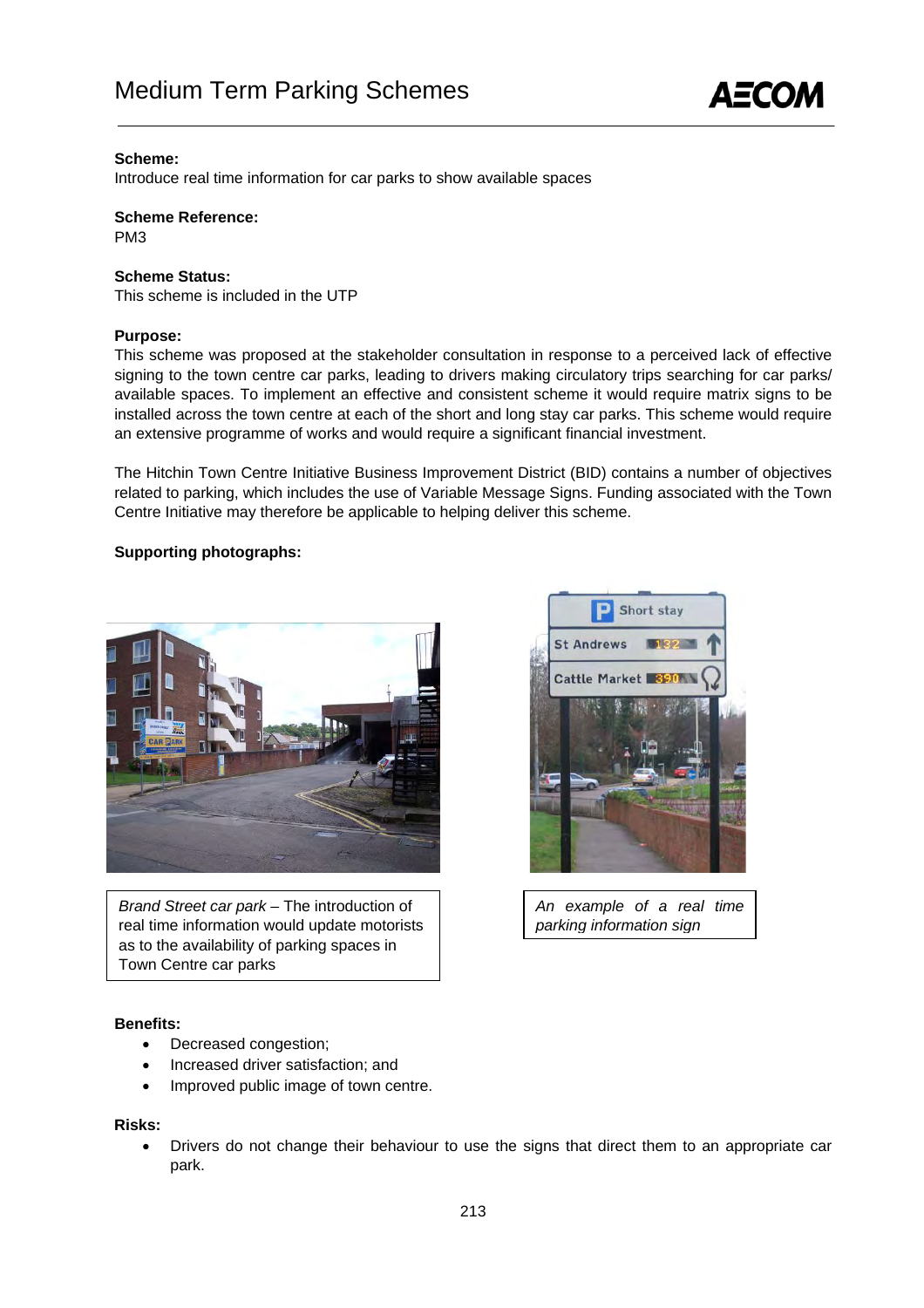

### **Indicative Cost:**

For the purpose of costing the scheme the following sums are assumed: Display sign - £10,000 each System hardware and set up at each car park - £8,000 Computer car park management system – £50,000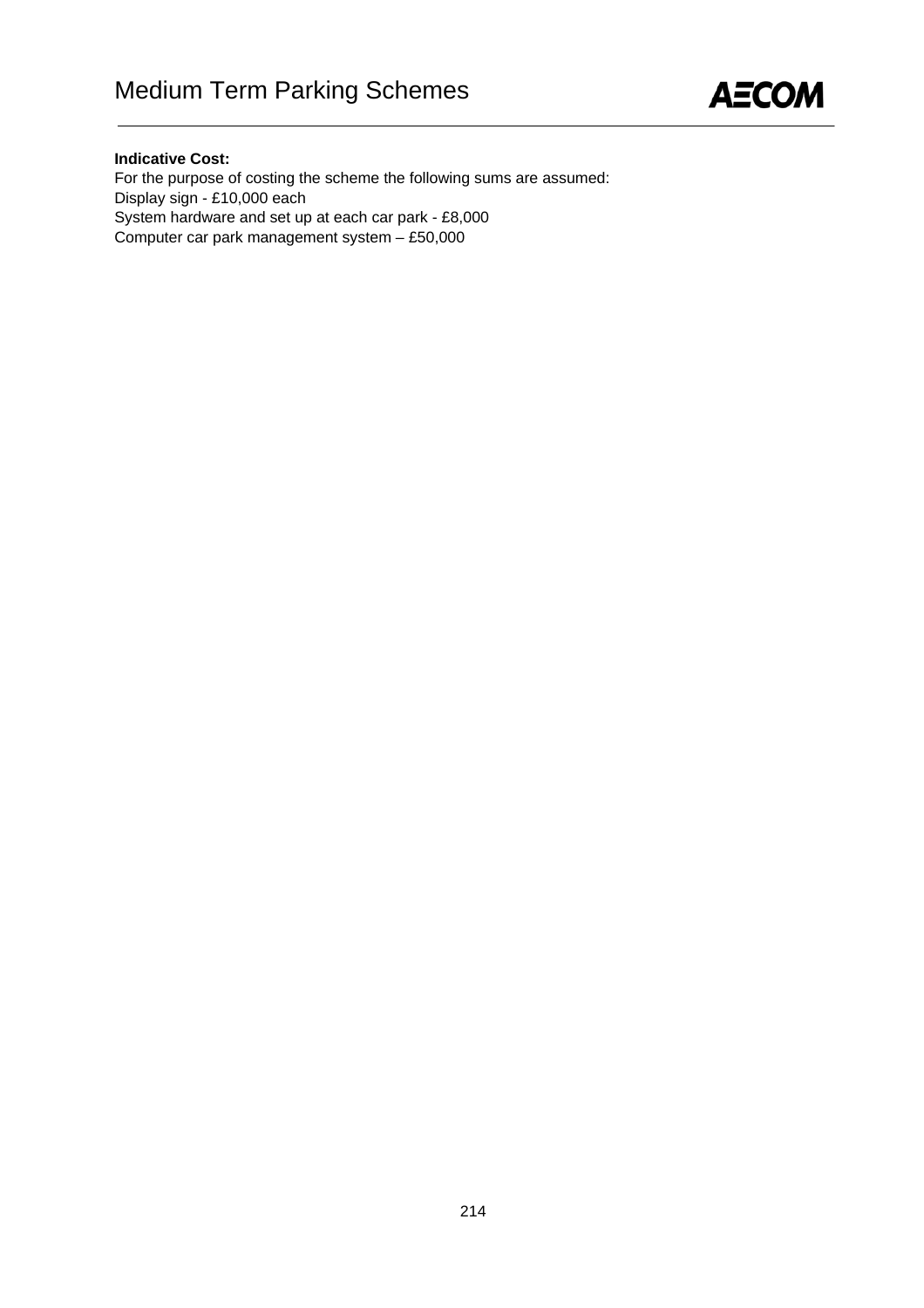

### **Scheme:**

Introduce a residents parking scheme

**Scheme Reference:** 

PM8

### **Scheme Status:**

This scheme is not included in the UTP

### **Purpose:**

This scheme was suggested through the stakeholder consultation and reflected a number of perceived issues with non-residents parking in areas of Hitchin. Specific locations for a residents parking scheme were not identified, so this scheme could be applicable to a number of areas in the town.

North Herts Council currently operates residents parking schemes throughout the District. Those residents living in streets with permit parking schemes are eligible to purchase permits, of which three types are available:

- Residents Permit Cost £58.00 for 12 months
- Visitor Permit Cost £58.00 for 12 months Limited to one per household.
- **Visitor Tickets** Cost £7.50 per book of 10.

The North Herts Parking Strategy (2009-19) indicates that The Council manages 12 Controlled Parking Zones (CPZ's) in residential areas of Hitchin, Letchworth and Royston. The Strategy states that these zones have been successful in removing non-residential parking although the original intention was for CPZ's to be self financing. This, however, has not been the case. With further demand for residents parking schemes, it is understood that the current Strategy will consider whether there is potential for additional CPZ's, how they may be provided and whether existing CPZ's need to be reviewed in the light of the past few years' experiences.

### **Risks:**

- Non-residential parking problems migrate, not always to the most likely areas
- Controlled Parking Zones are expensive and income from permits does not always cover the cost of implementing and managing the zones.
- CPZ's may not be the most effective means of addressing this issue

### **Conclusion:**

This scheme indicates that there is demand for residents parking schemes in Hitchin, although it is not clear as to the exact locations where this provision is required. It is considered that the North Herts Parking Strategy acknowledges this issue and provides the appropriate policy framework through which to implement controlled parking zones. As indicated above, there have been a number of findings from the experience of operating CPZ's in the District, particularly in relation to the costs of implementation, which need to be carefully considered. It is not therefore proposed to implement a residents parking scheme through the UTP as such a scheme would need to be progressed through the processes highlighted in the parking strategy. If, however, specific locations are subsequently identified then the recommendations of this scheme can be amended accordingly when the UTP is reviewed.